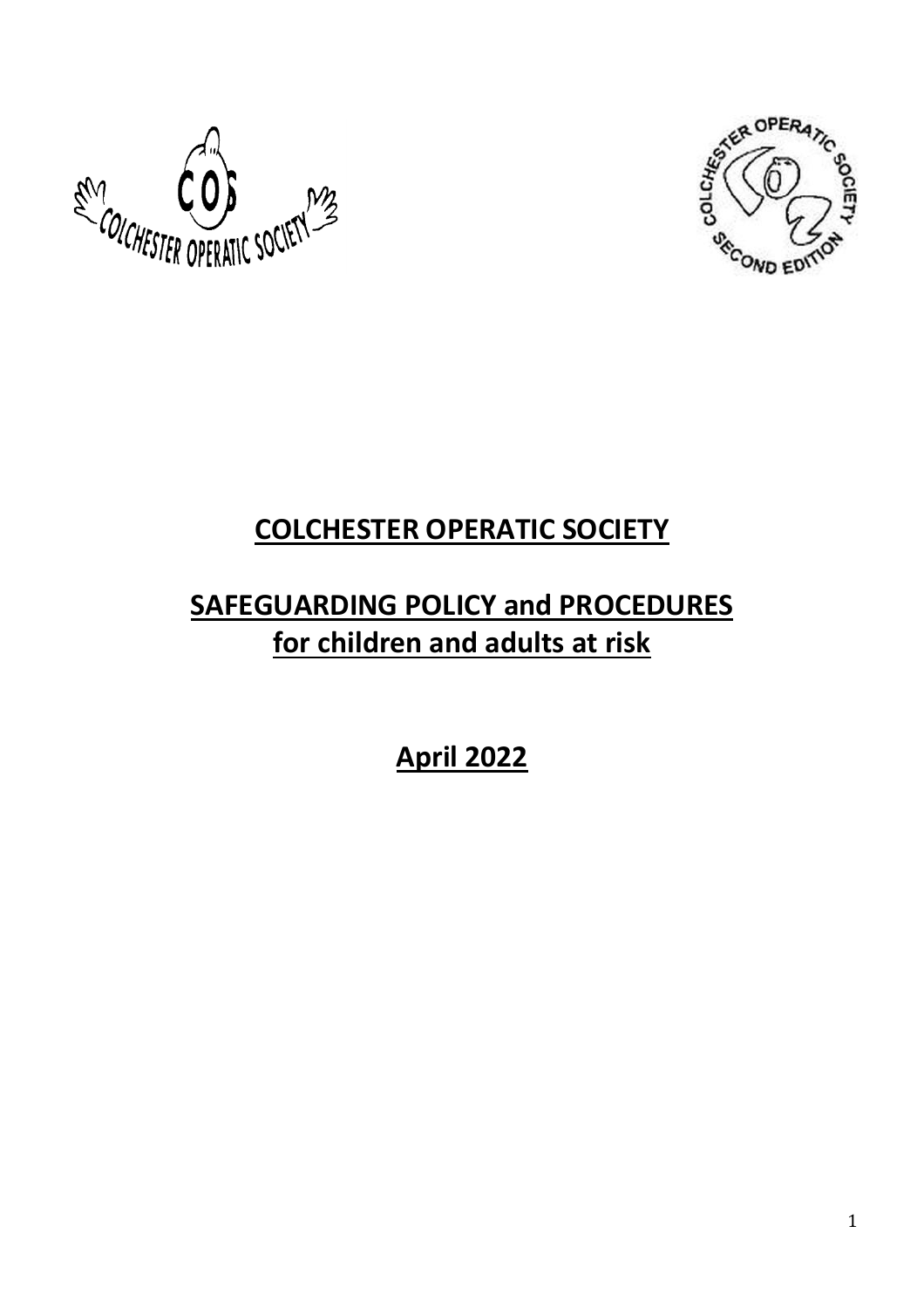# **Safeguarding Policy**

*Colchester Operatic Society / Colchester Operatic Society – Second Edition (referred to jointly* herein as COS) recognises its duty of care under the Children Act 1989 and 2004, Working together to Safeguard Children 2018 and The Children (Performances and Activities) (England) Regulations 2014.

COS recognises that abuse can take many forms, whether it be physical abuse, emotional abuse, sexual abuse or neglect including via online platforms. The Society is committed to practice which protects children and adults at risk from harm. All members of the Society accept and recognise their responsibilities to develop an awareness of the issues which cause harm.

The Society believes that:

- The welfare of the child is paramount.
- We have a duty to safeguard all our members and participants including vulnerable adults and children
- All children, whatever their age, culture, disability, gender, language, racial origin, religious beliefs and/or sexual identity have the right to protection from abuse.
- All suspicions and allegations of abuse should be taken seriously and responded to swiftly and appropriately.
- All members, volunteers and employees of the Society should be clear on how to respond appropriately.

The Society will ensure that

- All children and adults at risk will be treated equally and with respect and dignity.
- The duty of care to children will always be put first.
- A balanced relationship based on mutual trust will be built which empowers all to share in the decision making process.
- Enthusiastic and constructive feedback will be given rather than negative criticism.
- Bullying and/or harassment will not be accepted or condoned.
- All adult members of the Society provide a positive role model for dealing with other people.
- Committee members and appointed personnel put necessary safeguards in place for vulnerable adults and children
- Action will be taken to stop any inappropriate verbal or physical behaviour, including online.
- It will keep up-to-date with health and safety legislation.
- It will keep informed of changes in legislation and policies for the protection of children.
- It will undertake relevant development and training.
- It will hold a register of every child involved with the Society and will retain a contact name and number which will be available in case of emergencies.

The Society has safeguarding procedures which accompany this policy.

COS has a dedicated Youth Liaison Officer and a Deputy, who are in charge of ensuring the safeguarding policy and procedures are adhered to, also known as safeguarding lead(s).

The Designated COS Youth Liaison Officers for safeguarding:

#### CHARLOTTE BUTCHER

Vice Chairperson CO2 and Safeguarding Lead (level 3 trained) Contact details: safeguarding@colchesteroperaticsociety.co.uk

PAUL KAUSEL-BAUM

Membership secretary and Deputy Safeguarding Lead Contact details: membership@colchesteroperaticsociety.co.uk

# **Safeguarding Procedures**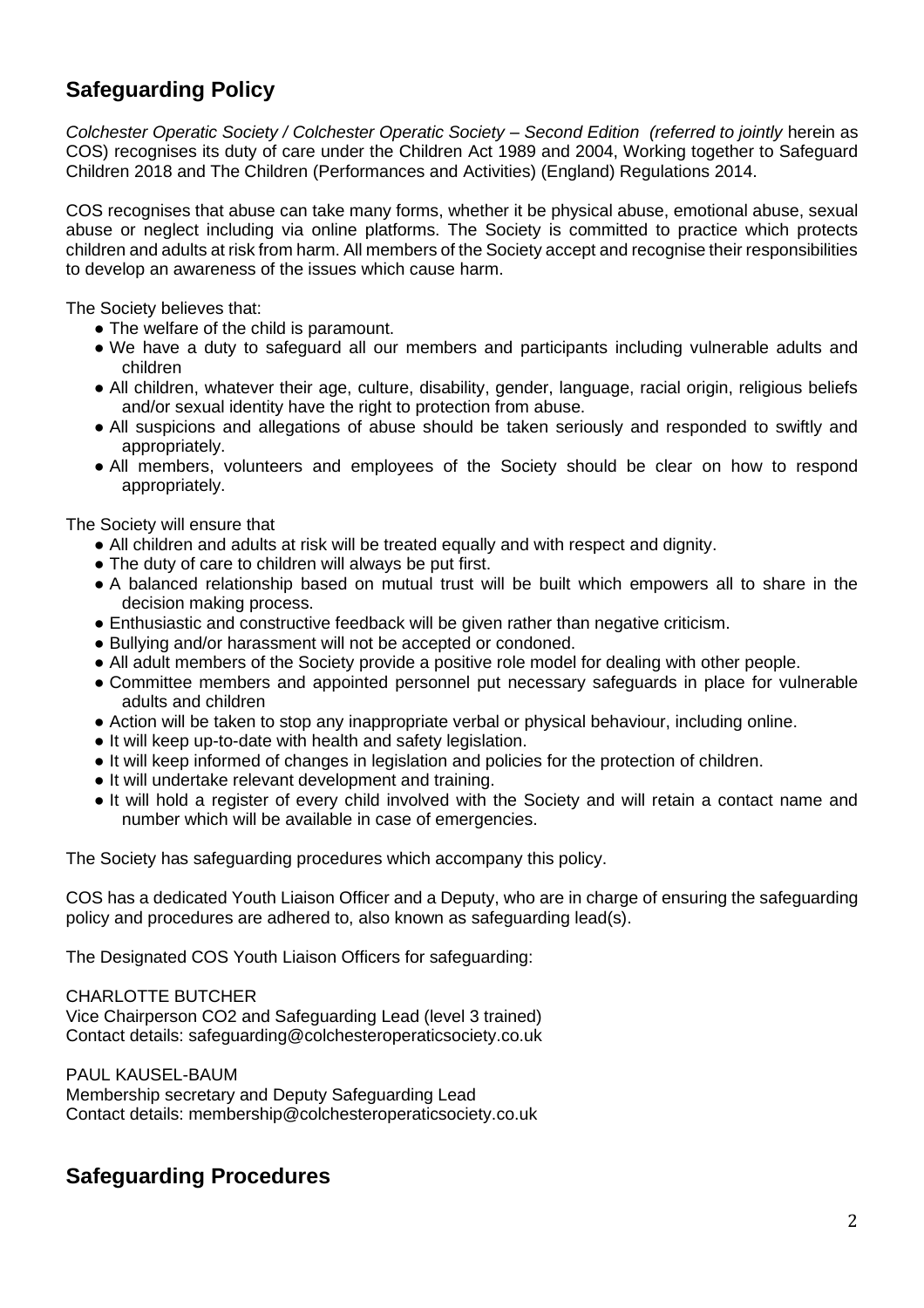# **Responsibilities of the Society**

Those on committees and appointed personnel are responsible for the welfare of known vulnerable adults and children, and are expected to be vigilant to any vulnerabilities of people and children they are working with and to put appropriate safeguards for these vulnerabilities in place as necessary.

At the outset of any production involving children the Society will:

- Undertake a risk assessment and monitor risk throughout the production process.
- Identify at the outset the person with designated responsibility for safeguarding.
- Engage in effective recruitment of chaperones and other individuals with responsibility for children, including appropriate vetting (DBS check).
- Ensure that children are supervised at all times.
- Know how to get in touch with the local authority social services, in case it needs to report a concern.

When working with identified vulnerable adults we will also undertake additional risk assessments and monitor risk throughout the production process.

#### **Parents**

- COS believes that it is important to maintain a positive partnership between parents and the Society. Parents are encouraged to be involved in the activities of the Society but may still be expected to go through the appropriate vetting procedures.
- All parents will have access to the Safeguarding Policy and Procedures on the website.
- All parents have the responsibility to collect (or arrange collection of) their children after rehearsals or performances. It is NOT the responsibility of the Society to take children home.

#### **Unsupervised Contact**

- The Society will attempt to ensure that no adult has unsupervised contact with children.
- If possible there will always be two adults in the room when working with children.
- If unsupervised contact is unavoidable, work will be carried out in a public area or a room with the door open.

#### **Physical Contact**

- All adults will maintain a safe and appropriate distance from children.
- Adults will only touch children when it is absolutely necessary in relation to the particular activity e.g. providing support when attempting a dance move or demonstrating a move.
- Adults will seek consent prior to any physical contact being made and the purpose of the contact shall be made clear.

#### **Online platforms**

- Occasionally a rehearsal may be required to move online, as per a face to face rehearsal there will always be more than one adult present.
- The safeguarding policy also applies to the use of private Facebook groups if set up by COS and members are also required to follow guidelines set out in our social media policy.

#### **Managing sensitive information**

- Permission will be sought from the parents for use of photographic material featuring children for promotional or other purposes.
- The Society's web-based and social media material and activity will be carefully monitored for inappropriate use.
- See our Privacy Policy for the most up to date information regarding how information is used by COS.

#### **Abuse**

- COS is aware that there are many forms of abuse including; physical, emotional, online, sexual, and neglect. Those involved in safeguarding have received relevant and up to date training in how to identify these types of abuse.
- COS is also aware of child on child abuse and recognises that abuse does not always occur between an adult and a child.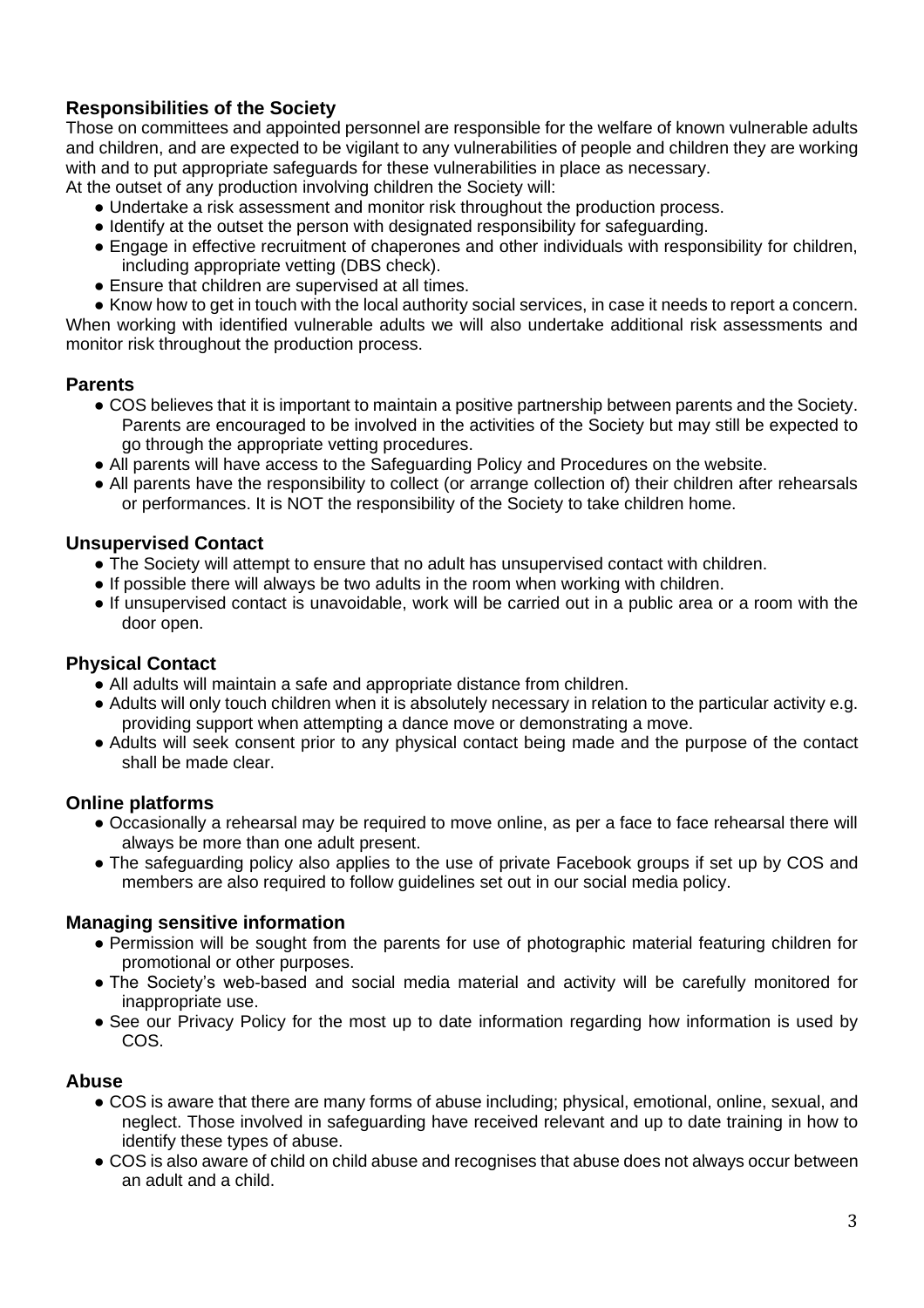● If there are concerns about possible abuse the procedure for 'Suspicion of abuse' will be followed.

# **Harmful Sexual Behaviour**

- Those responsible for safeguarding have also received training on harmful sexual behaviours and are aware that this has many forms including:
	- inappropriate or unwanted sexualised touching;
	- sexual violence and sexual harassment;
	- upskirting, which typically involves taking a picture under a person's clothing without them knowing, with the intention of viewing their genitals or buttocks to obtain sexual gratification, or cause the victim humiliation, distress, or alarm;
	- pressurising, forcing, or coercing someone to share nude images (known as sexting or youth produced sexual imagery);
	- sharing sexual images of a person without their consent;
	- bullying of a sexual nature online or offline, for example sexual or sexist name-calling.
- This behaviour is not acceptable within COS and appropriate action will be taken following the procedures set out below.

## **Suspicion of abuse**

- If you see or suspect abuse of a child while in the care of COS please make this known to the person with responsibility for safeguarding. If you suspect that the person with responsibility for safeguarding is the source of the problem you should make your concerns known to the Chairperson.
- Please make a note for your own records of what you witnessed as well as your response, in case there is follow-up in which you are involved.
- REMEMBER IT IS NOT YOUR JOB TO INVESTIGATE. Please pass your concerns on to the designated person immediately.

# **Disclosure of abuse**

If a child makes a disclosure to you:

- Remain calm and in control but do not delay taking action.
- Listen carefully to what has been said. Allow the child to tell you at their own pace and ask questions only for clarification. Do not ask questions that suggest a particular answer.
- Do not promise to keep it a secret. Use the first opportunity you have to share the information with the person with responsibility for safeguarding. Make it clear to the child that you will need to share this information with others. Make it clear that you will only tell the people who need to know and who should be able to help.
- Reassure the child that 'they did the right thing' in telling someone.
- Tell the child what you are going to do next.
- Speak immediately to the person with responsibility for safeguarding. It is that person's responsibility to consider the next steps and liaise with the relevant authorities if needed, usually social services or the police.
- As soon as possible after the disclosing conversation, make a note of what was said, using the child's own words. Note the date, time, any names that were involved or mentioned, and who you gave the information to. Make sure you sign and date your record.

# **Recording**

- In all situations, including those in which the cause for concern arises from a disclosure made in confidence, the details of an allegation or reported incident will be recorded, regardless of whether or not the concerns have been shared with a statutory child protection agency.
- An accurate note shall be made of the date and time of the incident or disclosure, the parties involved, what was said or done and by whom, any action taken to investigate the matter, any further action taken e.g. suspension of an individual, where relevant the reasons why the matter was not referred to a statutory agency, and the name of the persons reporting and to whom it was reported.
- The record will be stored securely and shared only with those who need to know about the incident or allegation.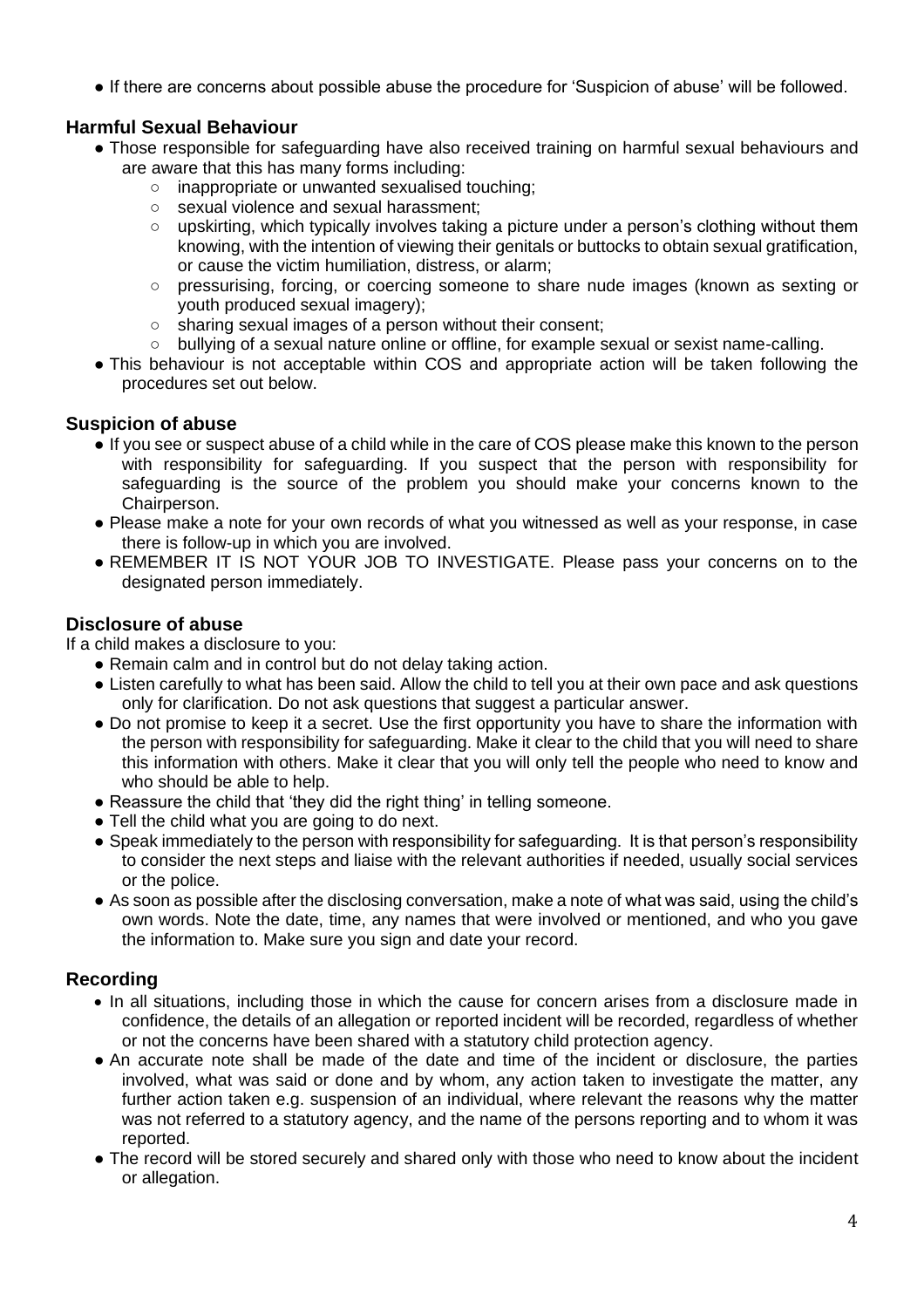## **Rights and Confidentiality**

- If a complaint is made against a member of the Society, he or she will be made aware of his rights under the Society's constitution and as detailed in our complaints policy and procedures.
- No matter how you may feel about the accusation, both the alleged abuser and the child who is thought to have been abused have the right to confidentiality under GDPR 2018. Remember also that any possible criminal investigation could be compromised through inappropriate information being released.
- In criminal law the Crown, or other prosecuting authority, has to prove guilt and the defendant is presumed innocent until proven guilty.
- Any health and medical information disclosed to the Society will only be shared on a need to know basis and with permission where possible and appropriate, in order to safeguard the individual's health and wellbeing
- Any information about an individual's vulnerability disclosed to us will be treated with confidentiality and only shared with permission or if it is in the interests of safeguarding that individual's immediate safety and wellbeing

## **Accidents**

- To avoid accidents, chaperones and children will be advised of "house rules" regarding health and safety. Adults are asked to read and abide by all appropriate and completed risk assessments.
- Children will be advised of the clothing and footwear appropriate to the work that will be undertaken.
- If a child is injured while in the care of the Society, a designated first-aider will administer first aid and the injury will be recorded in the Society's accident book. This record will be countersigned by the person with responsibility for safeguarding.
- Any accidents that have occurred whilst the young person was in the care of the Society shall be reported to the parents of the child.
- If a child joins the production process with an obvious physical injury a record of this will be made in the accident book. This record will be countersigned by the person with responsibility for safeguarding This record can be useful if a formal allegation is made later and will also be a record that the child did not sustain the injury while participating in the production.

## **Disclosure and Barring Service**

- If the Society believes it is in its best interest to obtain criminal record disclosures (DBS) for chaperones or other personnel it will inform the individual of the necessary procedures and the level of disclosure required.
- A letter of comfort (also known as a safeguarding check) will be requested from external companies employed/hired by the Society to confirm that appropriate checks including DBS procedures have been carried out.

## **Chaperones**

- Chaperones will be appointed by the Society for the care of children during the production process. By law the chaperone is acting in loco parentis and should exercise the care which a good parent might be reasonably expected to give to a child.
- Potential chaperones will need to complete the relevant paperwork provided by Essex County Council to become a licensed chaperone as well as complete a DBS.
- Chaperones will be made aware of the Society's Safeguarding Policy and Procedures.
- Where chaperones are not satisfied with the conditions for the children, they should bring this to the attention of the Youth Liaison Officers as named in the Safeguarding Policy. If changes cannot be made satisfactorily the Youth Liaison Officer (also licensed chaperones) should consider not allowing the child to continue.
- If a chaperone considers that a child is unwell or too tired to continue they should speak to a Youth Liaison Officer who will make the decision not to allow the child to continue.
- Under the Dangerous Performances Act, no child of compulsory school age is permitted to do anything which may endanger life or limb.
- During performances, children will be shown how to enter the building and where to sign in.
- Chaperones will be aware of where the children are at all times.